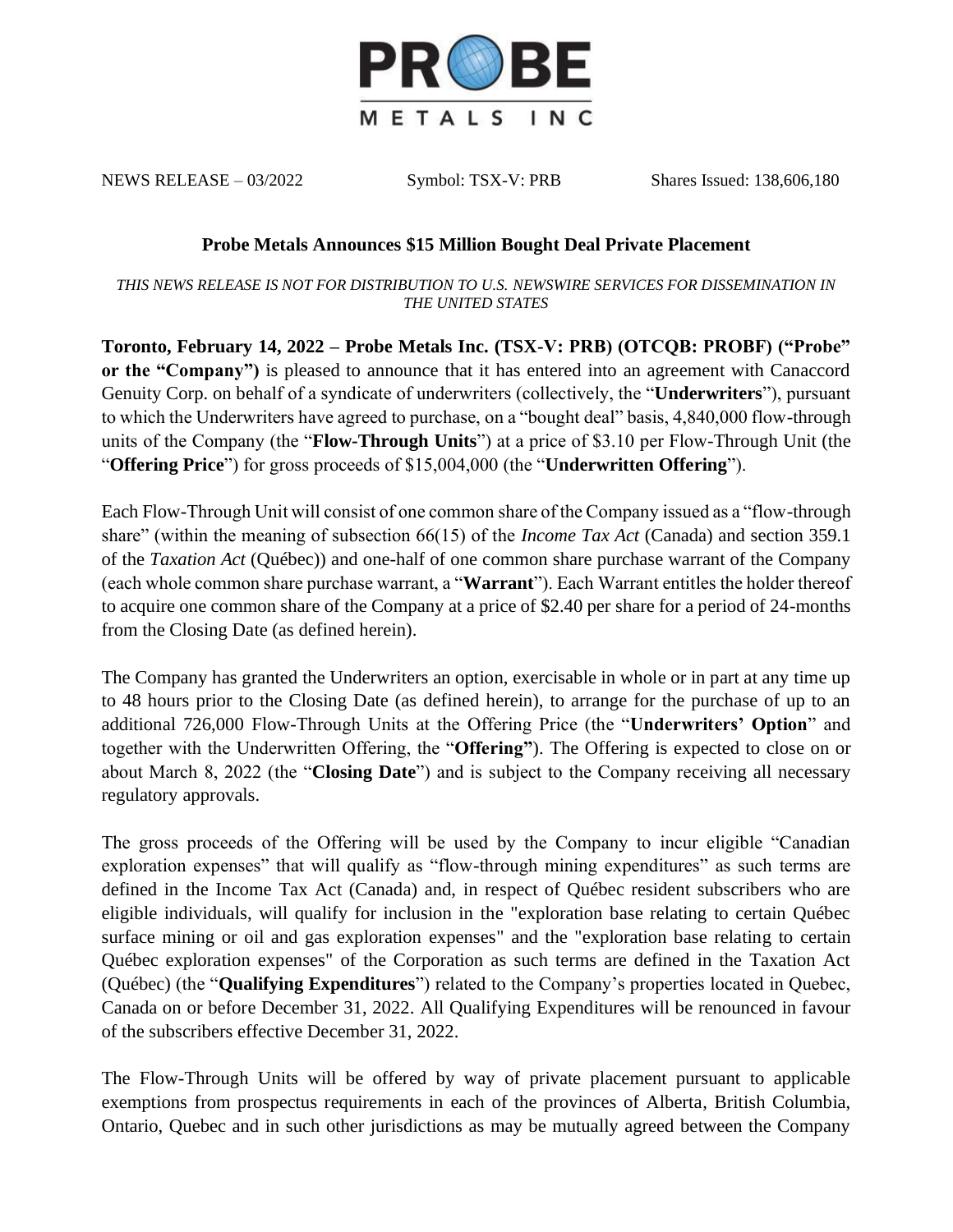and the Underwriters. The securities issues under the Offering will be subject to a four month hold period under applicable Canadian securities laws.

The securities to be offered pursuant to the Offering have not been, and will not be, registered under the U.S. Securities Act of 1933, as amended (the "**U.S. Securities Act**") or any U.S. state securities laws, and may not be offered or sold in the United States or to, or for the account or benefit of, United States persons absent registration or any applicable exemption from the registration requirements of the U.S. Securities Act and applicable U.S. state securities laws.

This press release shall not constitute an offer to sell or the solicitation of an offer to buy nor shall there be any sale of the securities in any jurisdiction in which such offer, solicitation or sale would be unlawful.

## **About Probe Metals:**

Probe Metals Inc. is a leading Canadian gold exploration company focused on the acquisition, exploration and development of highly prospective gold properties. The Company is committed to discovering and developing high-quality gold projects, including its key asset the multimillion-ounce Val-d'Or East Gold Project, Québec. The Company is well-funded and controls a strategic land package of approximately 1,500-square-kilometres of exploration ground within some of the most prolific gold belts in Québec. The Company was formed as a result of the \$526M sale of Probe Mines Limited to Goldcorp. Eldorado Gold Corporation currently owns approximately 10.9% of the Company.

On behalf of Probe Metals Inc.,

*Dr. David Palmer,* President & Chief Executive Officer

## *For further information:*

Please visit our website at [www.probemetals.com](http://www.probemetals.com/) or contact:

Seema Sindwani Director of Investor Relations [info@probemetals.com](mailto:info@probemetals.com) +1.416.777.9467

Forward-Looking Statements

Neither TSX Venture Exchange nor its Regulation Services Provider (as that term is defined in the policies of the TSX Venture Exchange) accepts responsibility for the adequacy or accuracy of this release. This News Release includes certain "forward-looking statements" which are not comprised of historical facts. Forward-looking statements include estimates and statements that describe the Company's future plans, objectives or goals, including words to the effect that the Company or management expects a stated condition or result to occur. Forward-looking statements may be identified by such terms as "believes", "anticipates", "expects", "estimates", "may", "could", "would", "will", or "plan". Since forward-looking statements are based on assumptions and address future events and conditions, by their very nature they involve inherent risks and uncertainties. Although these statements are based on information currently available to the Company, the Company provides no assurance that actual results will meet management's